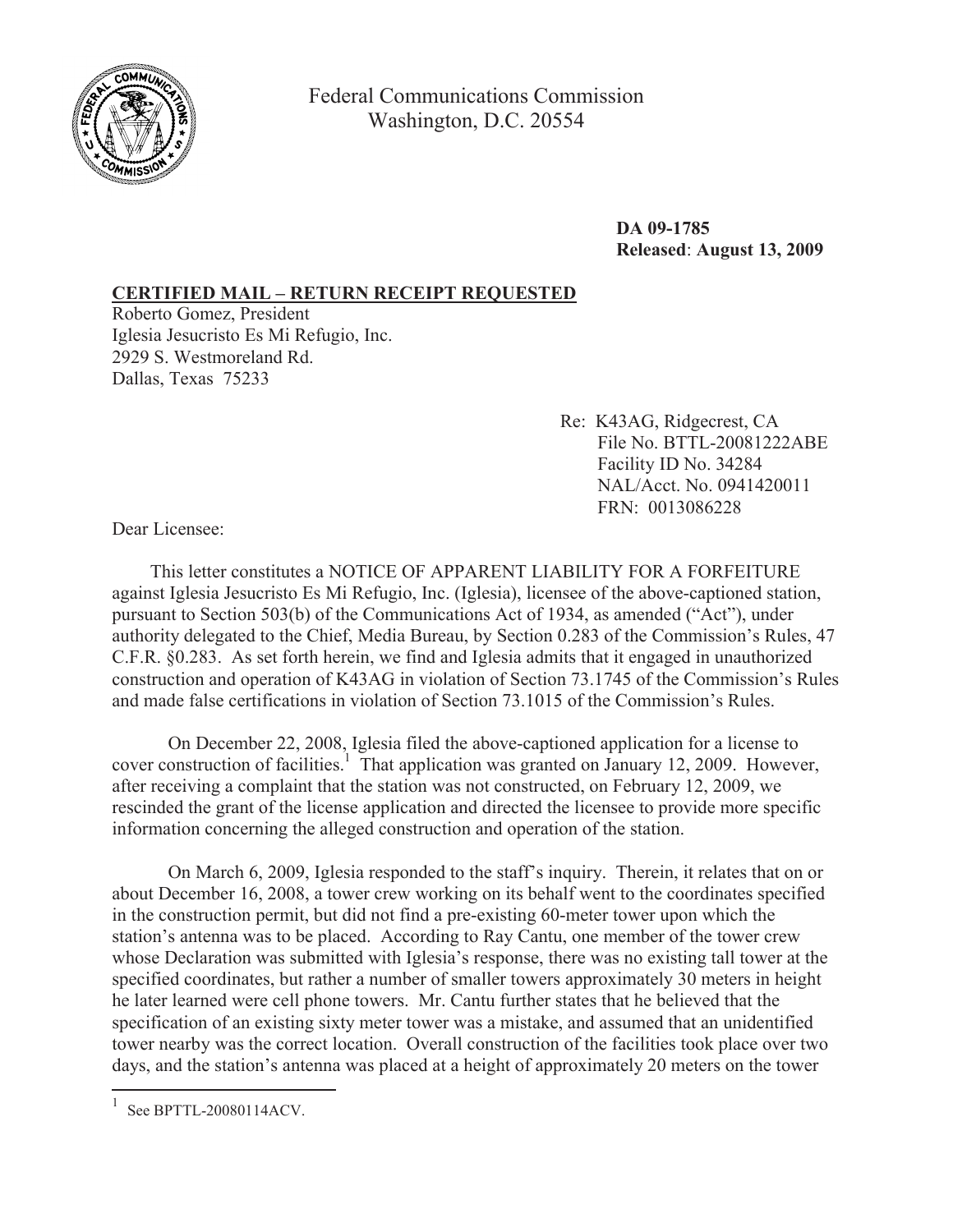on the existing tower selected by Mr. Cantu.<sup>2</sup> Moreover, Mr. Cantu states that after his crew completed construction, they confirmed that the station was operating properly.<sup>3</sup> Mr. Cantu states that he informed Iglesia that the station was operating from the new location, but that he did not inform the licensee of the tower discrepancy.

Based on the belief that the station legally commenced broadcast operations, a license application was prepared and filed with the Commission. Iglesia states that the station operated intermittently from December 2008 until receipt of the Commission's February 12, 2009 letter, when operations from that location were permanently discontinued, and the station was moved back to the site specified in its outstanding license.<sup>4</sup>

Iglesia further reports that it subsequently learned that the 60-meter tower specified in the modification application was never built by its owner because terms could not be reached for the use of the land. Therefore, although the station was constructed and placed in operation at the location specified in the subject construction permit, it was not constructed on the proper tower or at the proper height.

Finally, Iglesia states that because the tower specified in the subject construction permit is no longer available, that facility will not be constructed. It therefore requests that the outstanding construction permit be cancelled and the above-captioned application for a license to cover construction be dismissed.<sup>5</sup>

**Discussion.** Based on the above admissions, it is now apparent that Iglesia improperly certified in its license application that the station was constructed and operating consistently with all the terms and conditions of its construction permit. Section 73.1015 of the Commission's Rules requires, in pertinent part, that "[n]o applicant . . . shall . . . in any application, pleading, or report or any other written statement submitted to the Commission, make any misrepresentation or willful omission bearing on any matter within the jurisdiction of the Commission.<sup>56</sup> In addition, it is also apparent that Iglesia operated the subject station at variance from its authorization between December 2008 and February 2009. Section 73.1745 of the Commission's Rules states that no broadcast station shall operate at times, or with modes or power, other than those specified and made part of the license.<sup>7</sup>

 $2$  Mr. Cantu also states that it is his normal practice to take pictures of the construction of the station. Those pictures were submitted in the Iglesia's March 6, 2009 submission.

<sup>&</sup>lt;sup>3</sup> Mr. Cantu states that he confirmed that the station's signal was being received by local residents by turning on a television set to Channel 43. Iglesia has also provided letters from area residents confirming that the station was operating as represented.

<sup>4</sup> BLTTL-20071206AAM.

<sup>&</sup>lt;sup>5</sup> Iglesia further advises that an application for a new site for modification of K43AG will be filed shortly.

<sup>&</sup>lt;sup>6</sup> See also Section 1.17(a)(2) of the Commission's Rules, 47 C.F.R. §1.17(a)(2).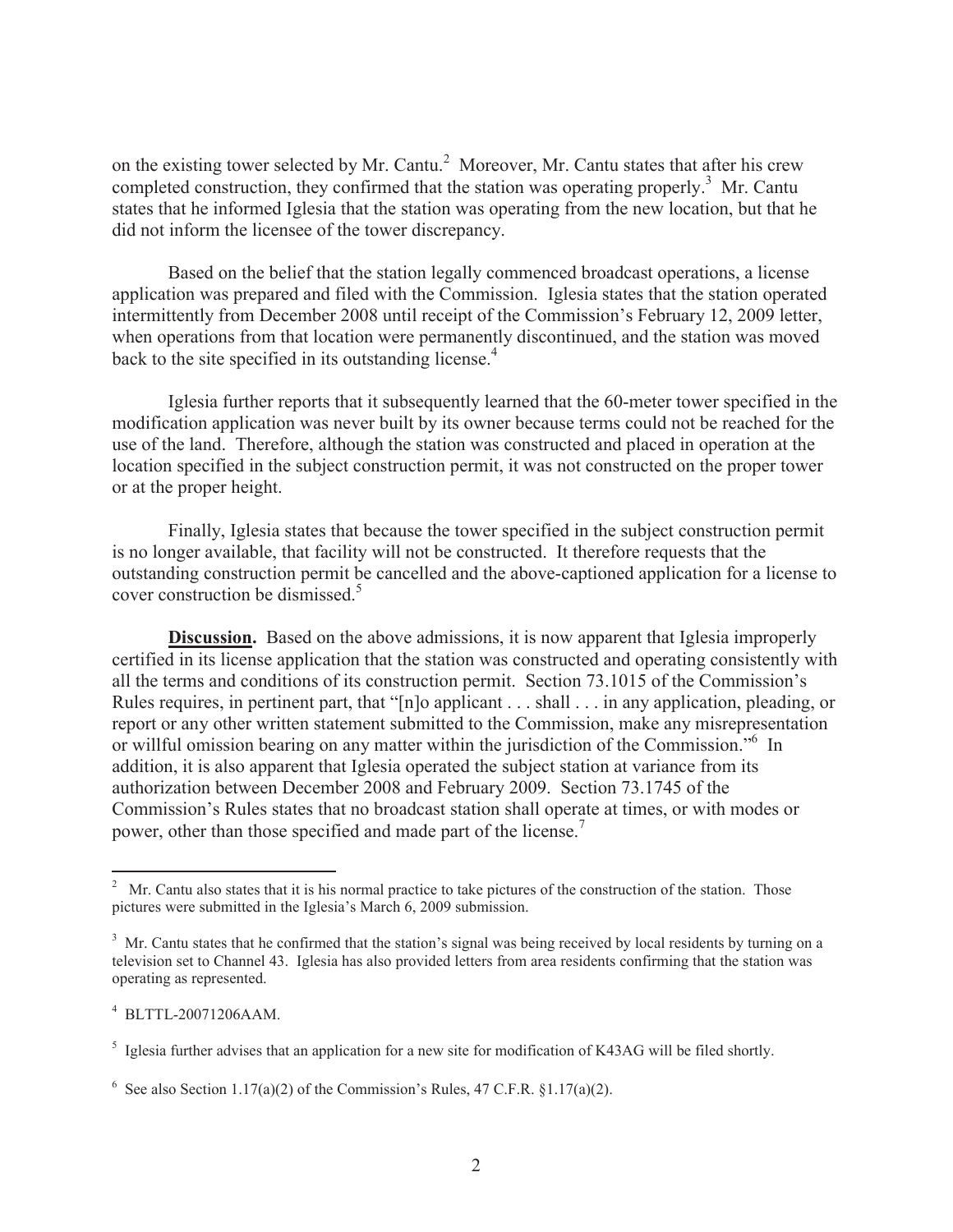While the false certification of the subject license application and unauthorized operation of K43AG was willful (as discussed more fully below), Iglesia's actions in this regard do not rise to the level of a pattern of misconduct so as to warrant exploration of its conduct in an evidentiary hearing. In this regard, we find that a substantial and material question of fact has not been raised with respect to Iglesia's qualifications to remain a Commission licensee. We believe, however, that Iglesia should be sanctioned for its false certification, and that a monetary forfeiture should be imposed for the apparent violation of Section 73.1015 of the Commission's Rules. Moreover, we also believe that Iglesia should also be sanctioned for its operation of K43AG at variance from its authorized parameters without prior Commission approval between December 2008 and February 2009 in violation of Section 73.1745 of the Commission's Rules. Because K43AG did not exceed authorized parameters with its reduced facilities during that time, and because Iglesia took prompt corrective action when it learned of such unauthorized operation, we find that admonishment of the licensee is appropriate for the station's brief operation at variance.

Section 503(b) of the Communications Act of 1934, as amended, and Section 1.80(a) of the Commission's Rules each state that any person who willfully or repeatedly fails to comply with the provisions of the Communications Act or the Commission's rules shall be liable for a forfeiture penalty. Iglesia's conduct in this regard was both "willful" and "repeated" within the meaning of Section 503(b)(1)(B) of the Communications Act and Section 1.80(a)(2) of the Commission's Rules. As the Commission has held, an act or omission is "willful" if it is a conscious and deliberate act or omission, whether or not there is any intent to violate the rule. *See Southern California Broadcasting Company,* 6 FCC Rcd 4387 (1991), *recon. denied,* 7 FCC Rcd 3453 (1992). Further, a continuing violation is "repeated" if it lasts more than one day. *Id.* at 4388.

In *Commission's Forfeiture Policy Statement and Amendment of Section 1.80 of the Commission's Rules,* 12 FCC Rcd 17087 (1997), *recon. denied,* 15 FCC Rcd 303 (1999), the Commission adopted guidelines for assessing forfeitures. However, these guidelines do not enumerate a base forfeiture amount for a willful material omission. Under these circumstances, the forfeiture amount must be assessed, taking into account the relevant statutory factors in Section 503(b)(2) of the Communications Act, including "the nature, circumstances, extent and gravity of the violation and, with respect to the violator, the degree of culpability, any history of prior offenses, ability to pay, and such other matters as justice may require." Based on our assessment of these factors, we conclude that Iglesia's apparent violation of Section 73.1015 with respect to both K43AG's constructed facilility warrants this Notice of Apparent Violation for Forfeiture in the amount of \$5,000 for this violation. *See WRKL Rockland Radio, L.L.C.,* 14 FCC Rcd 1042 (MMB 1999). In this case, we believe that this amount is appropriate given the circumstances in which the violations arose, as well as our admonishment for the brief unauthorized operation of K43AG, as discussed above.

<sup>&</sup>lt;sup>7</sup> Moreover, Section 73.1635 provides that special temporary authority (STA) must be sought to permit the operation of a broadcast facility for a limited period at variance from its authorization, and that authority must be received prior to the commencement of such operation.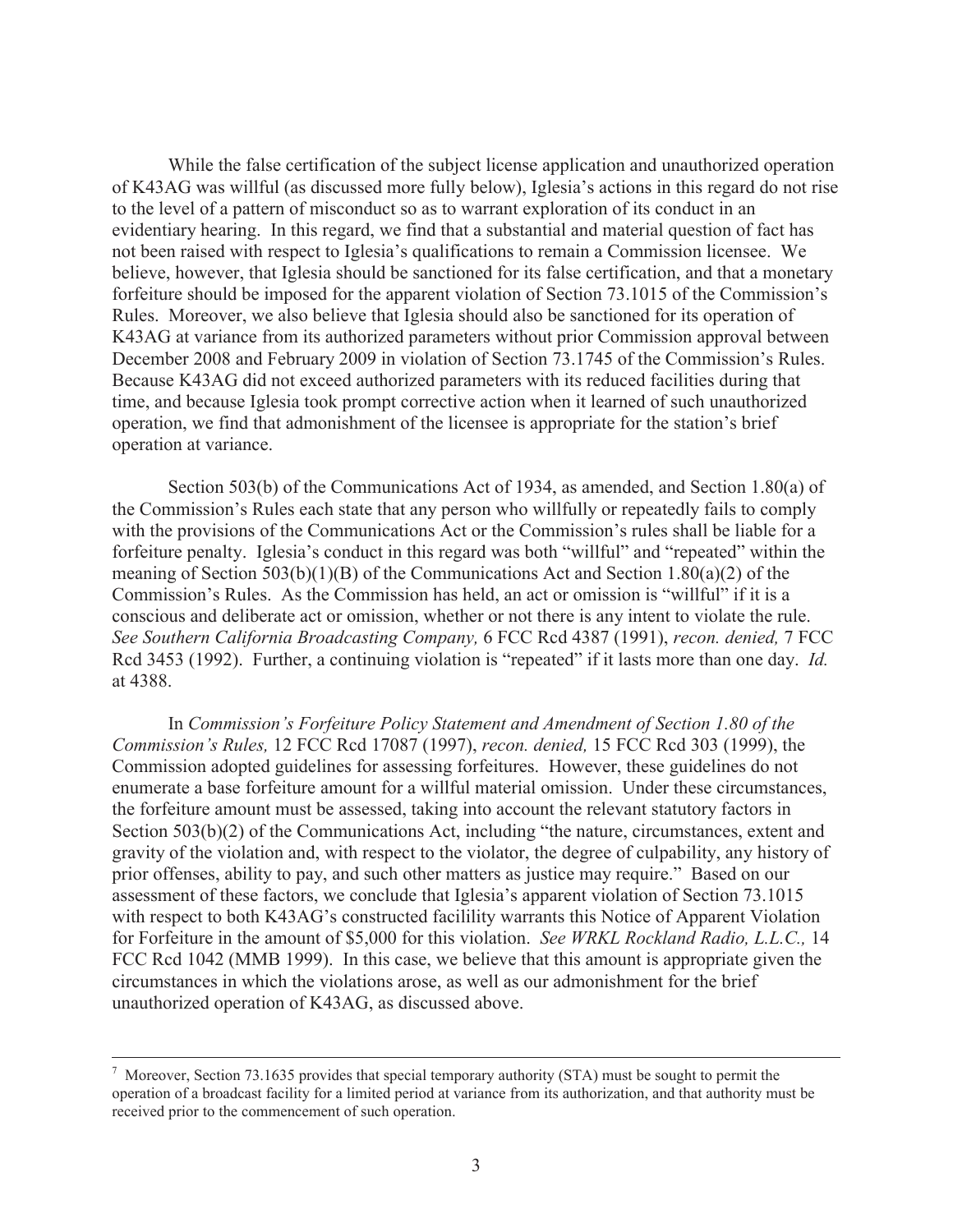Based on our review of the facts and circumstances as set forth above, IT IS HEREBY ORDERED, That pursuant to Section 503(b) of the Communications Act of 1934, as amended, and Sections 0.61, 0.283, and 1.80 of the Commission's Rules, Iglesia Jesucristo Es Mi Refugio, Inc. is hereby NOTIFIED of its APPARENT LIABILITY FOR FORFEITURE in the total amount of five thousand dollars (\$5,000) for willfully and repeatedly violating Section 73.1015 of the Commission's Rules.

IT IS FURTHER ORDERED, That pursuant to Section 1.80 of the Commission's Rules, within thirty days of the release date of this Notice, Iglesia Jesucristo Es Mi Refugio, Inc. SHALL PAY the full amount of the proposed forfeiture or SHALL FILE a written statement seeking reduction or cancellation of the proposed forfeiture.

Payment of the proposed forfeiture must be made by check or similar instrument, payable to the order of the Federal Communications Commission. The payment must include the NAL/Acct. No. and FRN No. referenced in the caption above. Payment by check or money order may be mailed to Federal Communications Commission, at P.O. Box 979088, St. Louis, MO 63197-9000. Payment by overnight mail may be sent to U.S. Bank-Government Lockbox #979088, SL-MO-C2-GL, 1005 Convention Plaza, St. Louis, MO 63101. Payment by wire transfer may be made to ABA Number 021030004, receiving bank: TREAS NYC, BNF: FCC/ACV--27000001 and account number as expressed on the remittance instrument. If completing the FCC Form 159, enter the NAL/Account number in block number 23A (call sign/other ID), and enter the letters "FORF" in block number 24A (payment type code).

The response, if any, must be mailed to Office of the Secretary, Federal Communications Commission, 445 12<sup>th</sup> Street, S.W., Washington, D.C. 20554, ATTN: Barbara A. Kreisman, Chief, Video Division, Media Bureau, and MUST INCLUDE the NAL/Acct. No. referenced above.

The Commission will not consider reducing or canceling a forfeiture in response to a claim of inability to pay unless the respondent submits: (1) federal tax returns for the most recent three-year period; (2) financial statements prepared according to generally accepted accounting practices ("GAAP"); or (3) some other reliable and objective documentation that accurately reflects the respondent's current financial status. Any claim of inability to pay must specifically identify the basis for the claim by reference to the financial documentation submitted.